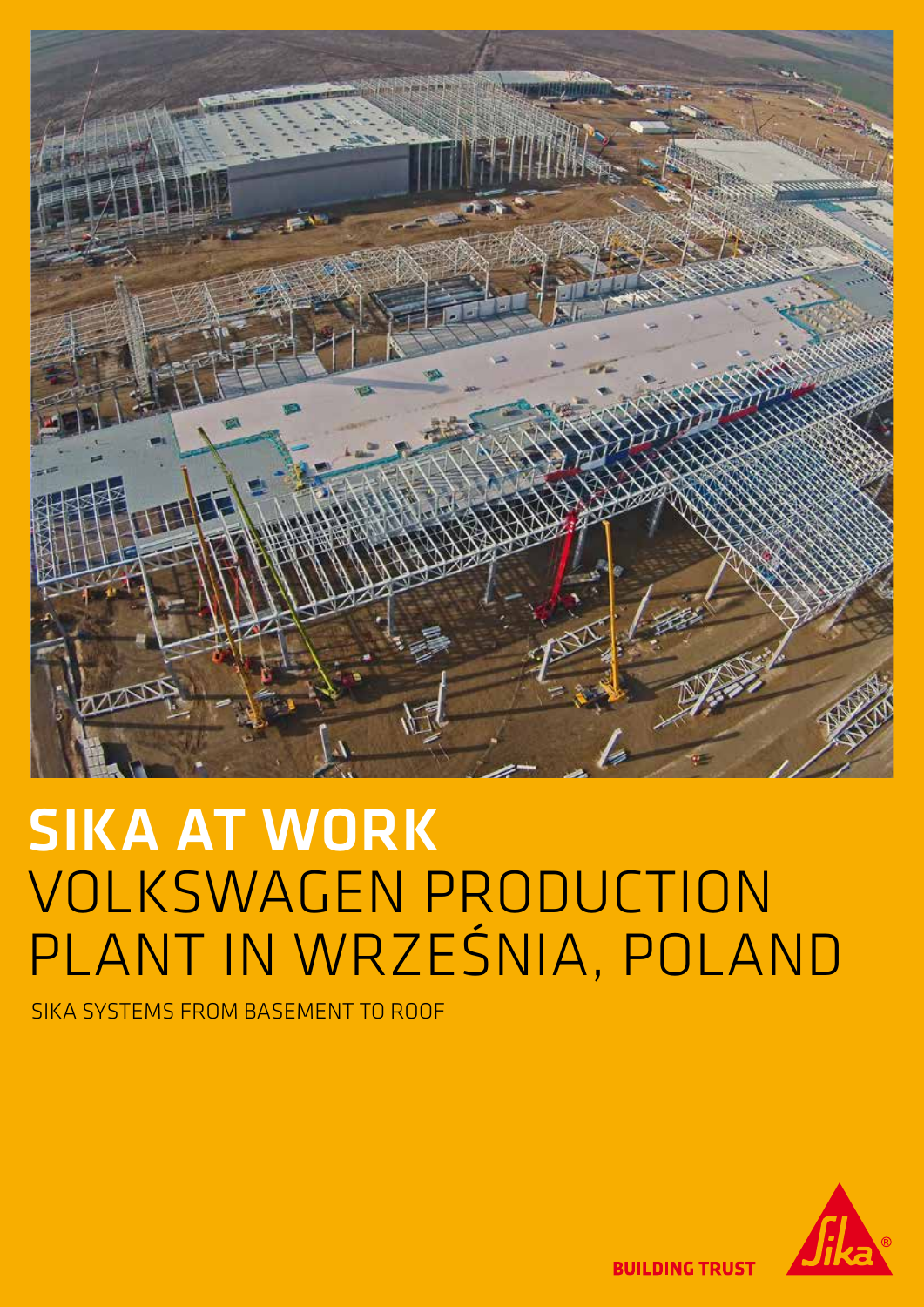# ONE OF THE BIGGEST CONSTRUCTION SITES IN EUROPE IN 2015

THE NEW GENERATION OF VOLKSWAGEN CRAFTER COMMERCIAL VEHICLES are manufactured in a new modern car factory in Września, Wielkopolska, Poland. The plant's production was launched in late 2016. The plant covers over 220 hectares, which constitutes an area of approximately 300 football fields. In this vast area numerous modern production facilities emerged, including a paint shop, body building hall, assembly room, finish hall, raw material supply and storage, and a multifunctional building, which houses a pilot prototypes hall, maintenance workshop, back-up facilities and office, administrative facilities, laboratories, factory medical clinic, quality assurance center, canteen and IT center. Additionally the VW plant houses finished product storage with vehicle loading space for road and rail transport as well as 1.5 km long railway siding connected with the national railway line. Arrangement of buildings was optimized with the production flows. The production capacity of the plant is 100,000 vehicles per year. After reaching full production capacity, the VW plant will be operated by approximately 3,000 people. The plant can make 20 vehicles per hour, which produces 450 cars per day.

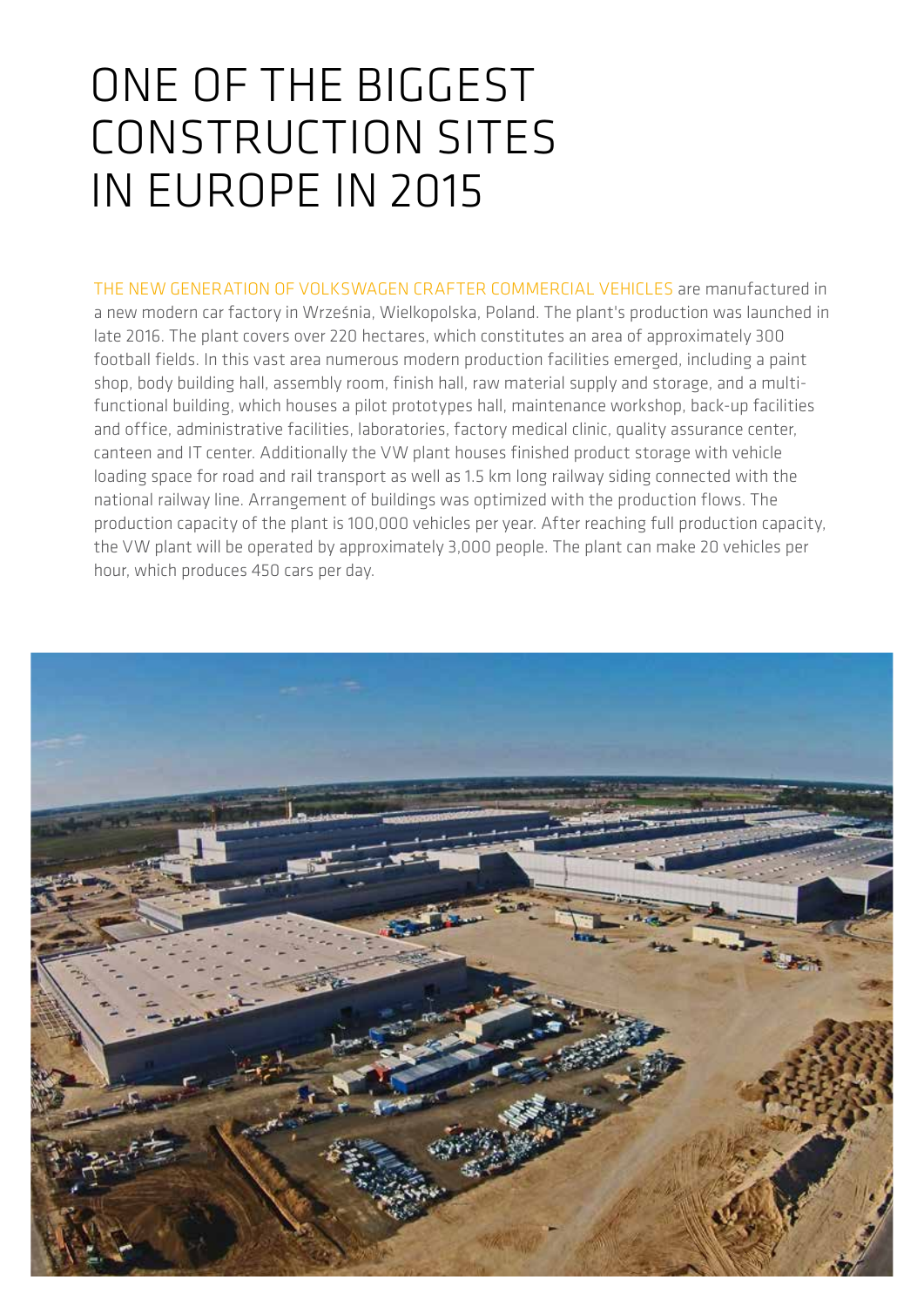# PROJECT REQUIREMENTS FROM BASEMENT TO ROOF IN A NEW VOLKSWAGEN PLANT

#### ROOFING

The investor requested comprehensive solutions with excellent durability at the best price, complying with both Polish and German technical requirements. Additionally, experience, reliability, research-confirmed durability of materials as well as comprehensive technical support were required from the building chemicals supplier. The ability to deliver a large order in a short time and to provide international guarantees was a crucial asset. The main challenges to be addressed to achieve the most economic, high quality results included the following:

The effective supply process of roofing membranes for one of the biggest construction sites in Europe, technical support for five general contractors, and technical on-site training for about 200 roofing subcontractors to ensure qualified installation.

The total size of the roofing project was 394,000 m<sup>2</sup>, 330,000 m<sup>2</sup> of which required roofing installation within four months. Another challenging aspect was a great number of details which made roof installation much more complex including: penetrations through the roof and penthouses on the roof, containing installations and technical equipment such as air handling units, transformer substations and switchgears.

### PROTECTIVE COATINGS

About 18,000 tons of steel with a total surface area of 450,000 m² required corrosion protection in accordance with the requirements of EN ISO 12 944 standard: corrosivity class C2, expected working life: high > 15 years.

#### CONCRETE TECHNOLOGY

Some internal roads and squares were designed with concrete surface (air-entrained concrete mix). Moreover, concrete floors with surface hardening powder were designed in the production rooms.

#### FLOORING

The basic requirements for industry floors were to ensure cleanliness and sterility of rooms and protection of groundwater against contamination. Some rooms required also watertight floors and joints.

- **E** Chemical resistant floors, for example in the paint shop, warehouse waste and containment were designed to protect the soil and groundwater against ingress of dangerous substances.
- $\blacksquare$  In the paint shop, prototyping, assembly hall, exterior hall, media building and special car assembly hall resin floors with a WHG certified system to protect groundwater from contamination were designed.
- **E** Moreover, conductive floors safeguarding electrostatic discharge were necessary in protected areas with static sensitive devices, e.g. controlling panels of production lines.
- $\blacksquare$  In addition to the resin floors, in some rooms **concrete** floors requiring impregnation with surface hardening powder were designed.
- **E** Given the rapid pace of application work, it was necessary to ensure the ability to apply resin coatings on concrete surfaces with humidity higher than 4%.
- **E** Floor joints required **filling and sealing** with elastic materials.
- **E** Cementitious grouts had to be applied for steel plates of production lines.

According to the investor's requirements, flooring works had to be carried out in accordance with the German specifications. Moreover all products intended for floors could not contain silicone compounds.



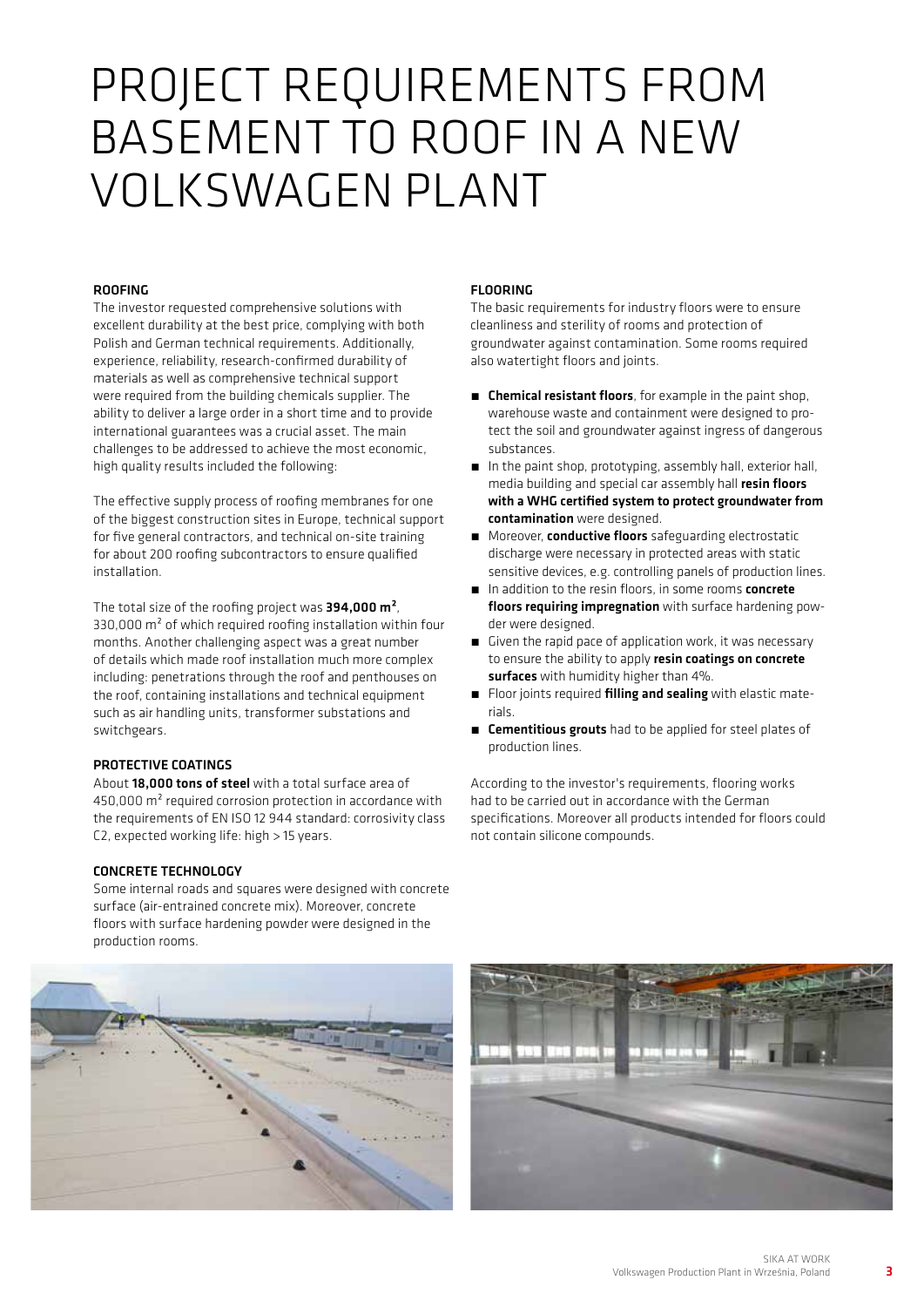## DURABLE Sarnafil® SOLUTIONS ON 394,000 M² OF ROOF IN A NEW VOLKSWAGEN PLANT

#### Sarnafil® ROOFING

Sika has applied **Sarnafil<sup>®</sup>** technology on over 1.5 million m<sup>2</sup> of roof area for Volkswagen. For many years the investor has trusted Sika's materials and appreciated the comprehensive technical support. The choice of Sika's technology for the new Volkswagen facility in Września was made on the basis of:

- References and good cooperation on previous projects
- Durability of the roofing system confirmed by research
- All required approvals and certificates for the Polish market
- Full and comprehensive technical support of the investments

Sarnafil<sup>®</sup> TS system was used on all roofing areas which consists of roof waterproofing membrane Sarnafil® TS 77-15 loosely laid and mechanically fastened to the structural roof, vapor control layer Sarnavap® 1000E and all necessary additional accessories.

On the roofs of the new Volkswagen factory in Września, the following materials were applied:

- 410,000 m<sup>2</sup> of Sarnafil® TS 77-15 roof waterproofing membrane
- $\blacksquare$  390,000 m<sup>2</sup> of **Sarnavap® 1000E** vapor control layer
- 7,200 pcs. of Sarnafil® T Corner prefabricated shapes
- 1,500 pcs. of skylights and smoke dampers
- 42,000 meters Sarnabar® fastening profile
- 770,000 pcs. of fasteners
- 4,300 kg of Sarnacol® T 660 adhesive

Sarnafil<sup>®</sup> TS 77-15 is a polyester reinforced, multi-layer, synthetic roof waterproofing sheet based on premiumquality flexible polyolefins (FPO) containing ultraviolet light stabilizers, flame retardant and an inlay of non-woven glass. Sarnafil<sup>®</sup> TS is the only membrane on the market which has a double reinforcement. Sarnafil® TS is produced with an inlay of non-woven glass for dimensional stability and a polyester reinforcement for high strength.

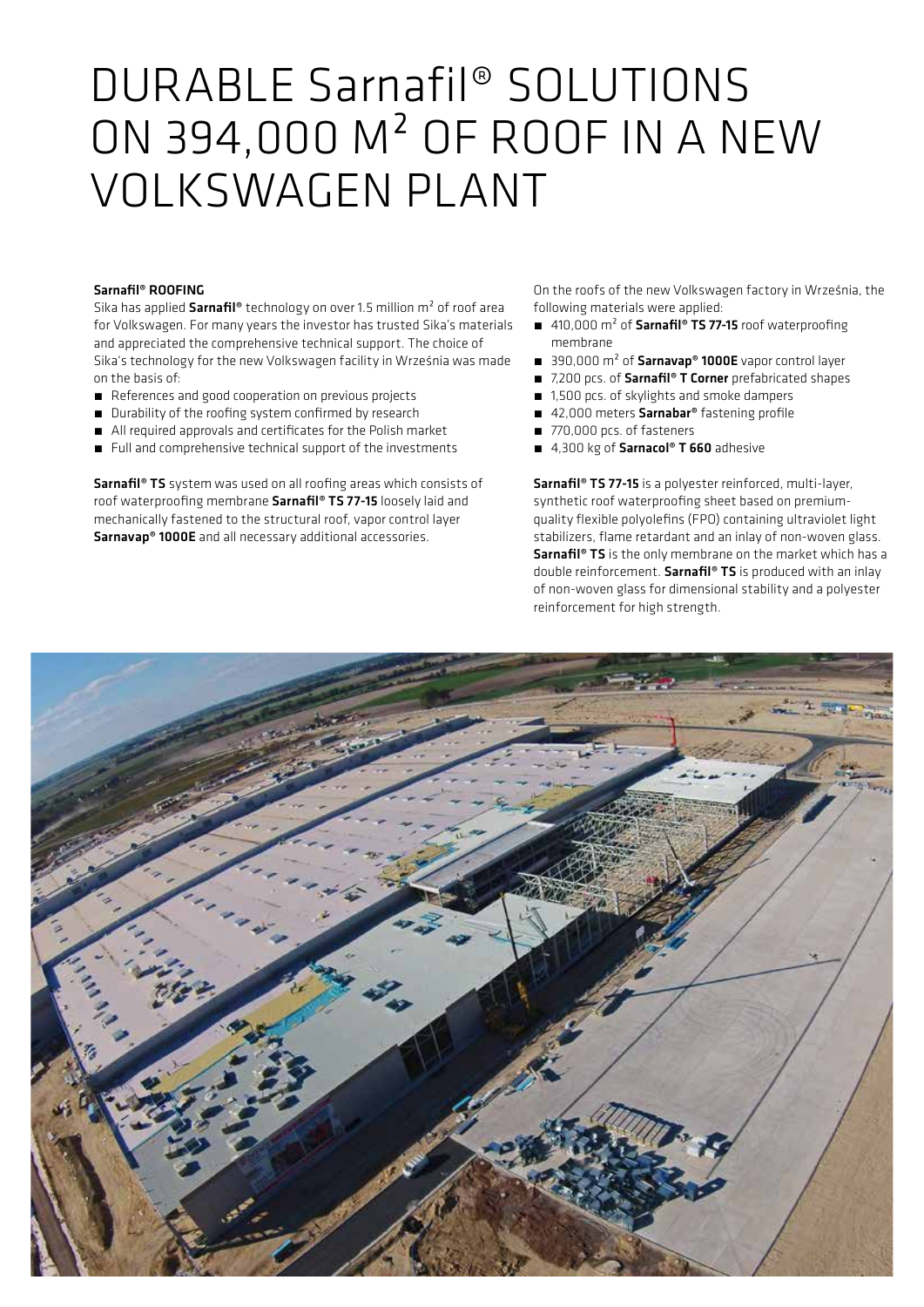## SIKA ROOFING SPECIALISTS SUPPORT THE ENTIRE INVESTMENT PROCESS

#### COMPREHENSIVE TECHNICAL SUPPORT

Sika's aim was not only to deliver high quality products and modern technology, but also to provide all necessary technical support to all participants of the construction process. Sika specialists were fully committed to the Volkswagen project, providing:

- Constant cooperation with the architect office and the investor
- ́ Technical training for subcontractors
- Supervision of works on site

The whole project began with a training of over 200 subcontractors by Sika instructors.

When the application of roofing membrane launched, Sika specialists were systematically solving technical issues related mostly to roofing details. Roofing work was carried out under the supervision of representatives of Sika, who controlled the quality of executed coverage.

Sika has declared control at least once a week on each roof slope, which meant the constant presence of one Sika employee on the construction site. Moreover, the presence of another employee two days a week was ensured. Every two weeks there was an additional visit of an instructor from Sika Germany. During the most intensive two weeks of work, an instructor from Sika Roofing Services also participated on site.

### SEMINAR FOR ARCHITECTS ON THE CONSTRUCTION SITE OF A NEW VOLKSWAGEN PLANT

Such a large investment was an opportunity to meet and exchange experience with architects specializing in design of industrial facilities.

The seminar organized by Sika on October 14, 2015 was attended by leading Polish architects who are members of SARP (Association of Polish Architects) and the Chamber of Architects. The program included a presentation by the architect about the organization of construction and the architect's role in the investment process. Additionally Sika's representatives shared their experience about roofing and flooring implementation in the new Volkswagen factory in Września. The seminar participants were also invited to inspect the newly laid roof of the plant.

> Leading Polish architects at the seminar organized by Sika on site of a new Volkswagen factory in Września which included a visit to the roof.







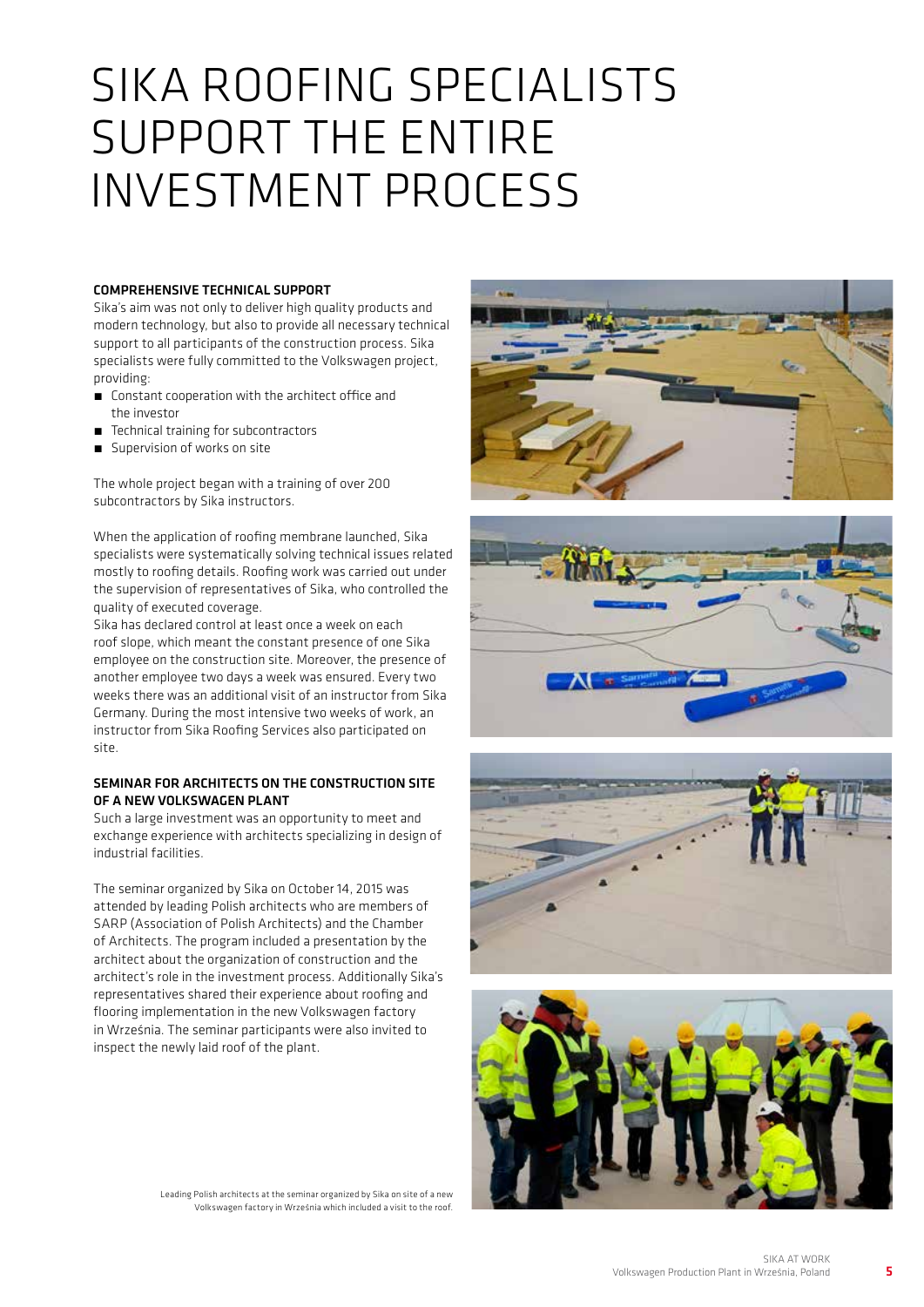# SPECIALIST SIKA FLOORING SYSTEMS FOR ROOMS WITH DIFFERENT REQUIREMENTS

#### Sikafloor® RESIN FLOORING

Thanks to a long-term cooperation with numerous automotive investors worldwide, Sika can provide proven, effective and sustainable solutions in terms of resin flooring for the automotive industry.

In the Volkswagen plant to ensure tight and chemical resistant floor, Sikafloor®-264 epoxy resin was applied offering a smooth and slip-resistant, so-called "orange peel", surface – colored with RAL 7035 with complementary RAL 9002, 7036 and 7037 colors.

Where necessary, antistatic resin flooring Sikafloor®-262 AS was used. Additionally, in the special cars hall, an electrostatic conductive resin with high chemical resistance called Sikafloor®-381 ECF was used.

To ensure protection against water contaminating liquids, chemically resistant epoxy coating Sikafloor®-390 was applied.

On concrete substrates with moisture content over 4% and prior to laying flooring resin, levelling layers of Sikafloor<sup>®</sup>-81 EpoCem (on floors) and Sikagard®-720 EpoCem (for walls and other vertical surfaces) were applied to provide a temporary moisture barrier.

#### IMPREGNATION OF THE CONCRETE FLOORS

To protect concrete floors with the surface hardening powder, Sikafloor® CureHard-24 was used. It is a clear liquid based on sodium silicate to cure, harden and seal concrete. Sikafloor® CureHard-24 reduces dusting of concrete floors and improves cleanability.

#### SEALING MATERIALS

All expansion, structural and construction joints were filled with Sikadur® Combiflex SG System and Sikaflex® PRO-3 elastic sealant based on polyurethane with high mechanical resistance.

#### GROUTING

Under the steel column base plates an expansive, self-leveling cementitious grout **SikaGrout®-4N** was used. Under the steel machine base plates an expansive, self-leveling cementitious grout SikaGrout®-314 with shrinkage compensating mechanism was used.

- Sikafloor® RESIN FLOORS WERE LAID ON ABOUT 90,000 M² SURFACE
- IMPREGNATION CEMENT FLOORS MADE ON ABOUT 110,000 M² SURFACE
- ABOUT 60 TONS OF SikaGrout® CEMENTITIOUS GROUTS WERE USED





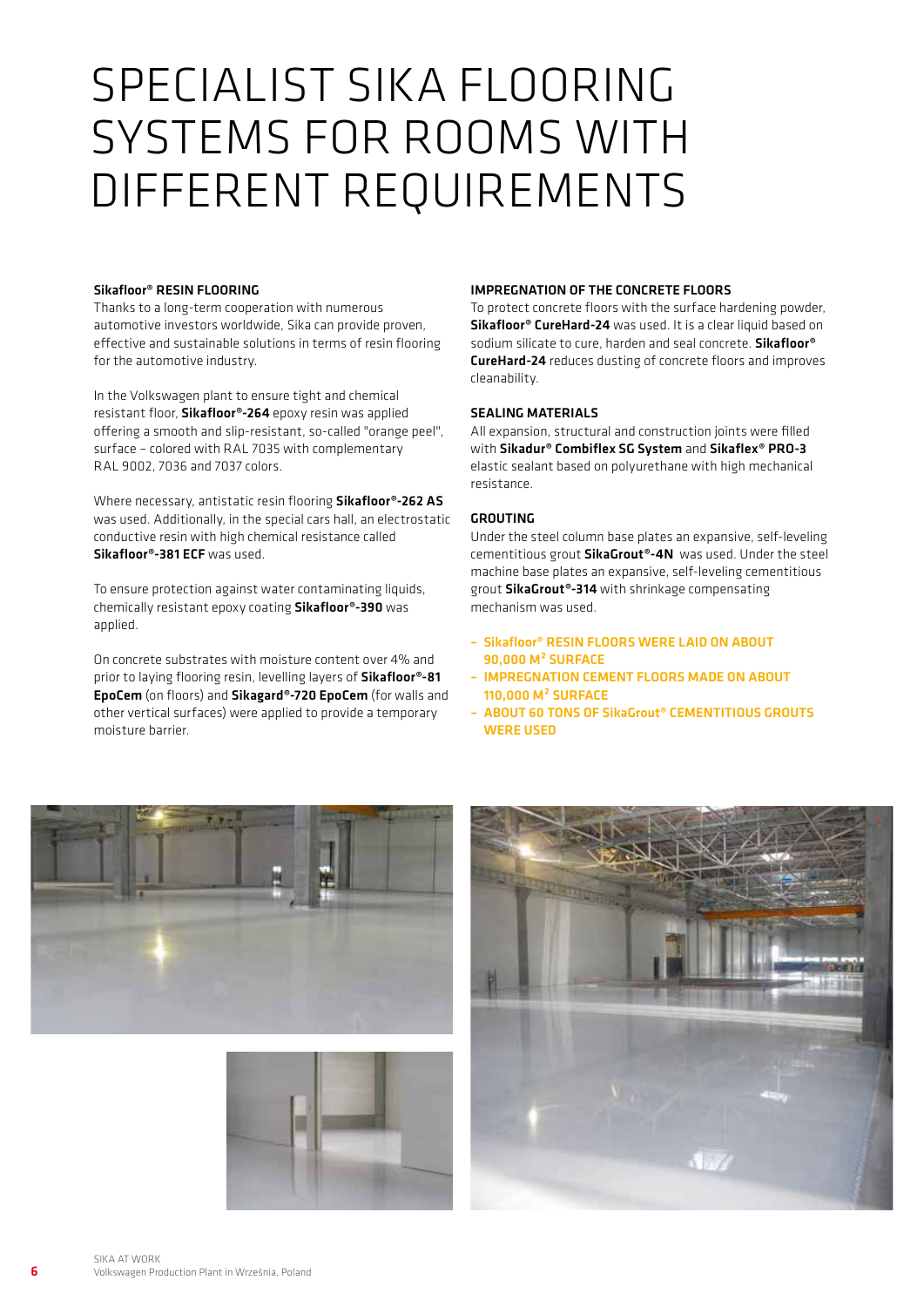# CORROSION PROTECTION OF STEEL CONSTRUCTION AND CONCRETE ADMIXTURES

#### PROTECTIVE COATINGS

To complete corrosion protection of steel structures two coating systems were used:

- SikaCor® Steel Protect VHS RAPID fast-curing, singlelayer coating based on alkyd resin in dry film thickness of 120 microns
- A two-layer system consisting of fast-curing, epoxy primer with zinc phosphate SikaCor®- EP Primer in dry film thickness of 70 microns and the polyurethane topcoat SikaCor®-EG 5 with a dry film thickness of 50 microns.

All coatings were applied in the workshop.

The main advantages of Sika corrosion protection solutions are:

- Quick drying time
- Cost-effectiveness
- **n** Optimal balance of price and durability

### CONCRETE ADMIXTURES

Sika offers a wide range of approved and cost-effective solutions based on modern admixtures and additives that improve quality, durability and workability of concrete.

To complete pavements and floors in the Volkswagen plant, about 70,000  $m<sup>3</sup>$  of concrete mixes from three different manufacturers were used. Depending on the installation place, function, time of laying, expected performance etc., concrete mixes were designed with:

- Plasticizers and superplasticizers from Plastiment<sup>®</sup>, Sikament®, Sika® ViscoCrete®, Sika® ViscoFlow®, SikaPlast® ranges
- Accelerating admixtures causing the rapid increase of the early strength of concrete: Sika® Rapid 2.1 and Sika® FS-1

All concrete pavements and some floors were designed as air-entrained concrete. To aerate concrete mixes, airentraining admixtures were used: SikaAer® Pro-3 and Sika® LPS A-94. As a result, it was possible to obtain a concrete mix with better workability and increased frost and de-icing salt resistance.